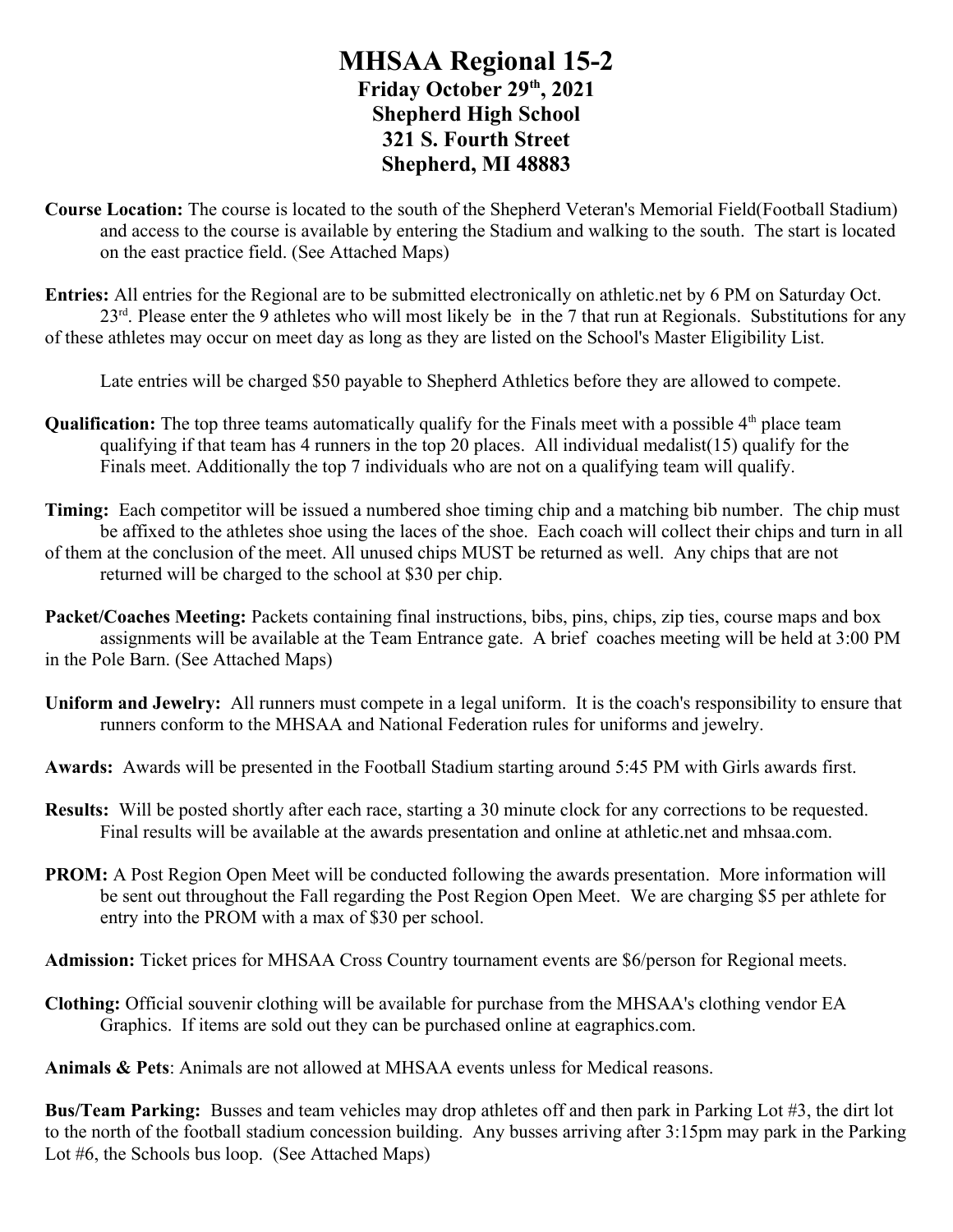**Spectator Parking:** Spectators may park in the paved lots to the east and west of the Football Stadium, Parking Lots #1 & #2. Additional parking will also be available in the High School Parking Lots #4 & #5 to the north east of the Football Stadium/Cross Country Course. (See Attached Maps)

- **Restrooms:** The Football Stadium restrooms will be open and Port-A-Potties will be located closer to the Start of the course. (See Attached Maps)
- **Local Restaurants**: Great dining options are available at the Shepherd Bar & Restaurant, Mitchell's Gourmet Deli and McDonalds.

## **Local Hotels:**

Comfort Inn Fairfield Inn Super 8 2424 South Mission Street 2525 University Park Drive 2323 South Mission Street Mount Pleasant, MI 48858 Mount Pleasant, MI 48858 Mount Pleasant, MI 48858

**Please Contact Garth Carnwell at [gcornwell@shepherdschools.net](mailto:gcornwell@shepherdschools.net) or Carey Hammel at [careyhammel@gmail.com](mailto:careyhammel@gmail.com) if you have any questions.**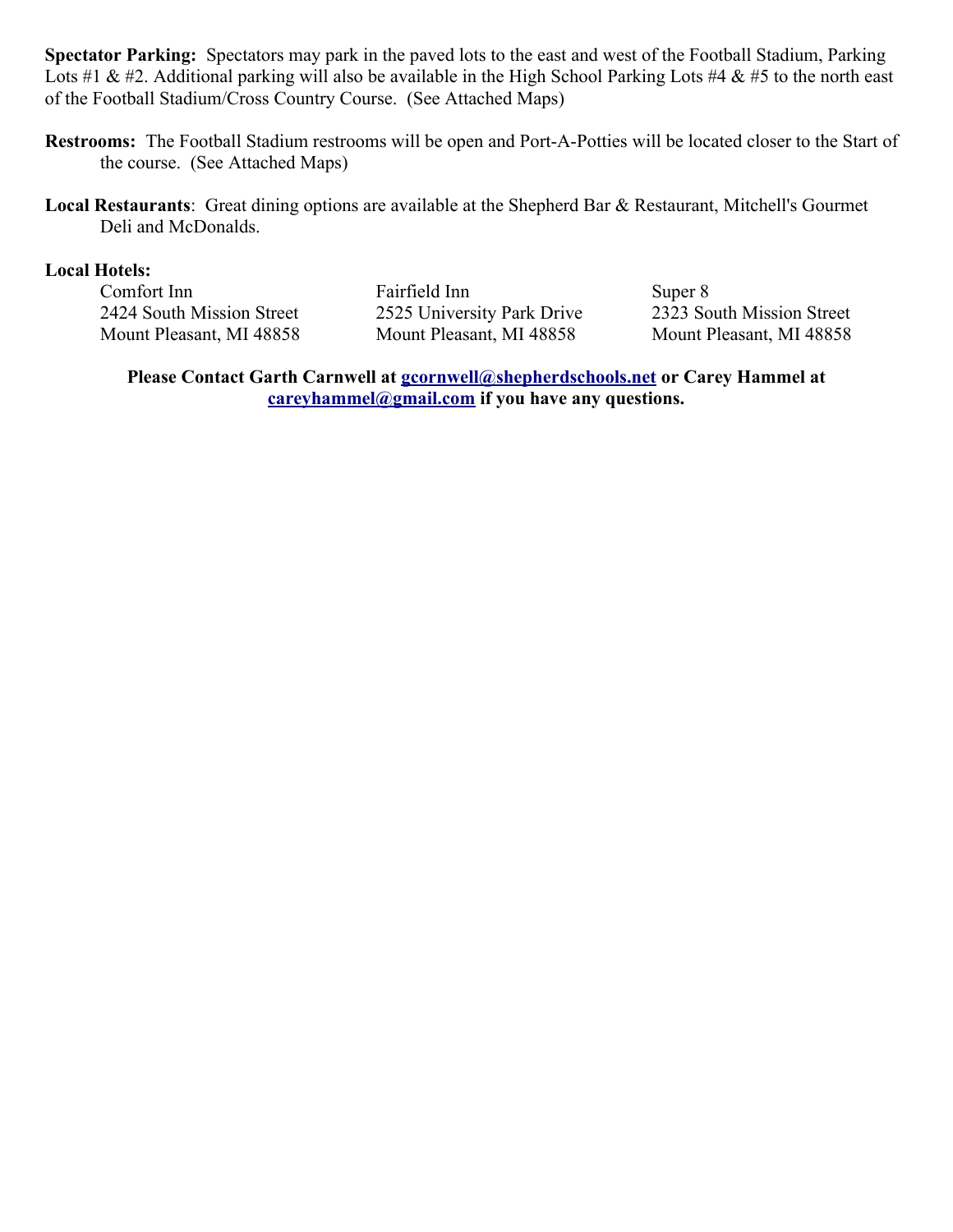## **MHSAA Regional 15-2 @ Shepherd Schedule**

1:30 PM – Course Opens

3:00 PM – Coaches Meeting (Pole Barn)

4:00 PM – Girls Race

4:45 PM – Boys Race

5:45 PM – Awards in Football Stadium

6:00 PM – PROM

## **Region 15-2 Teams**

Alma Bay City John Glenn Birch Run **Carrollton** Clio Essexville Garber Flint Kearsley Flint Powers Catholic Flint Southwestern Academy Frankenmuth Freeland Midland Bullock Creek North Branch Saginaw Swan Valley Shepherd